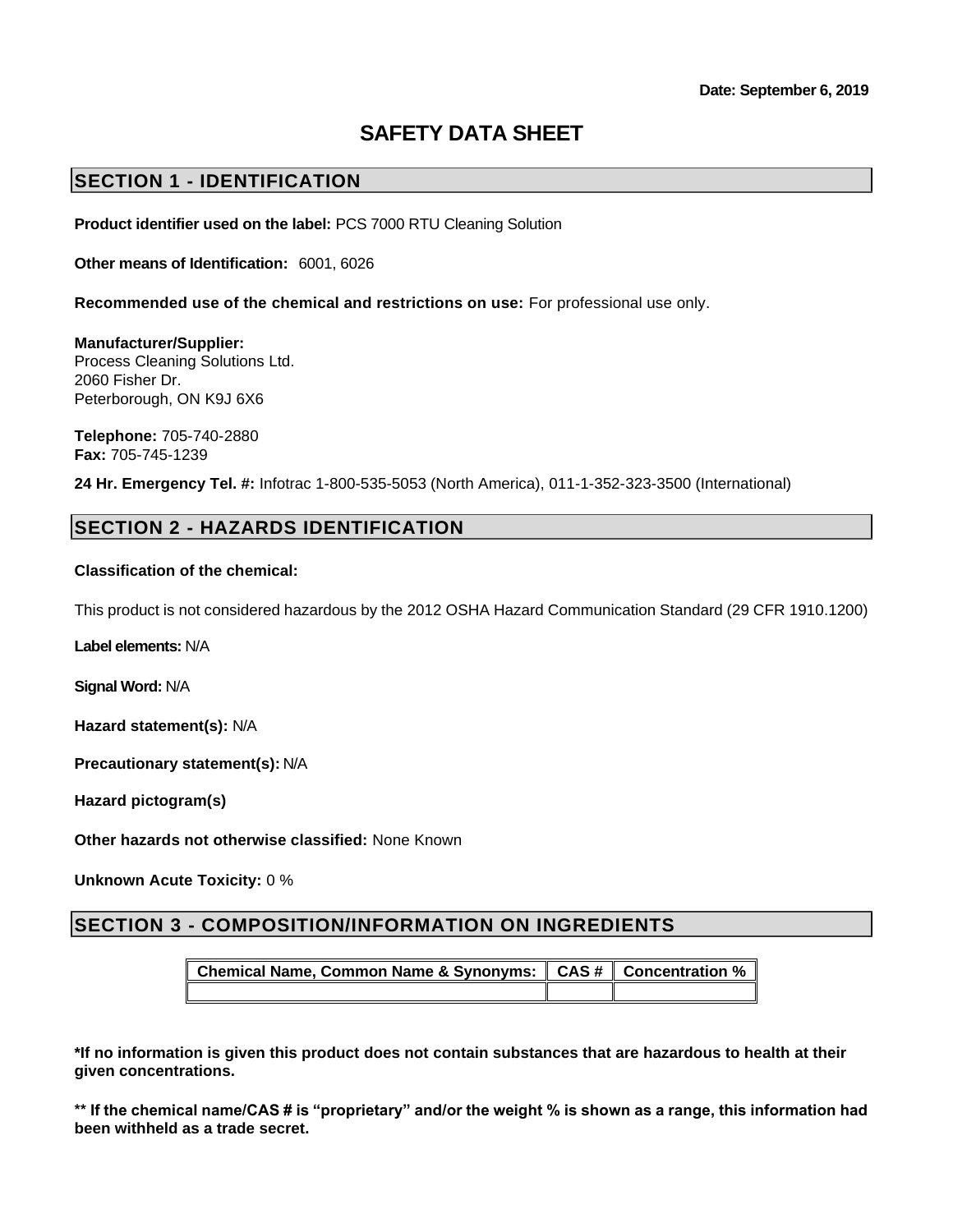# **SECTION 4 - FIRST-AID MEASURES**

#### **Description of first aid measures:**

**If swallowed:** Rinse mouth. Do NOT induce vomiting. Immediately call a poison center or doctor/physician.

**If on skin (or hair):** Take off all contaminated clothing. Rinse skin with water/shower. If skin irritation occurs get medical advice/attention. Wash contaminated clothing before reuse.

**If inhaled:** Remove person to fresh air and keep comfortable for breathing. If breathing problems develop call a doctor.

**If in eyes:** Rinse cautiously with water for several minutes. Remove contact lenses, if present and easy to do. Continue rinsing. If eye irritation persists get medical advice/attention.

**Most Important symptoms and effects, both acute and delayed:** May cause eye irritation.

**Indication of any immediate medical attention and special treatment needed:** Treat symptomatically.

## **SECTION 5 - FIRE-FIGHTING MEASURES**

**Extinguishing media:**

**Suitable extinguishing media:** Use extinguishing measures that are appropriate to local circumstances and the surrounding environment.

*Unsuitable extinguishing media***:** Not determined

**Special hazards arising from the substance or mixture:** None known

**Flammability classification:** Not flammable

**Hazardous combustion products:** Carbon oxides

**Special protective equipment and precautions for firefighters:**

*Protective equipment for fire-fighters:* Firefighters should wear proper protective equipment and selfcontained breathing apparatus with full face piece operated in positive pressure mode.

*Special fire-fighting procedures:* Move containers from fire area if safe to do so. Cool closed containers exposed to fire with water spray. Do not allow run-off from firefighting to enter drains or water courses. Dike for water control.

## **SECTION 6 - ACCIDENTAL RELEASE MEASURES**

**Personal precautions, protective equipment and emergency procedures:** All persons dealing with the clean-up should wear the appropriate chemically protective equipment. Keep people away from and upwind of spilt/leak. Restrict access to area until completion of clean-up. Refer to protective measures listed in sections 7 and 8.

**Methods and material for containment and cleaning up:** Do not allow material to contaminate ground water system. If necessary, dike well ahead of the spill to prevent runoff into drains, sewers, or any natural waterway or drinking supply. Ventilate the area. Prevent further leakage or spillage if safe to do so. Soak up with inert absorbent material. Do not use combustible absorbents, such as sawdust. Pick up and transfer to properly labeled containers. Contaminated absorbent material may pose the same hazards as the spilled product. Contact the proper local authorities.

**Special spill response procedures:** If a spill/release in the US in excess of the EPA reportable quantity is made into the environment, immediately notify the national response center in the United States (phone: 1-800-424- 8802).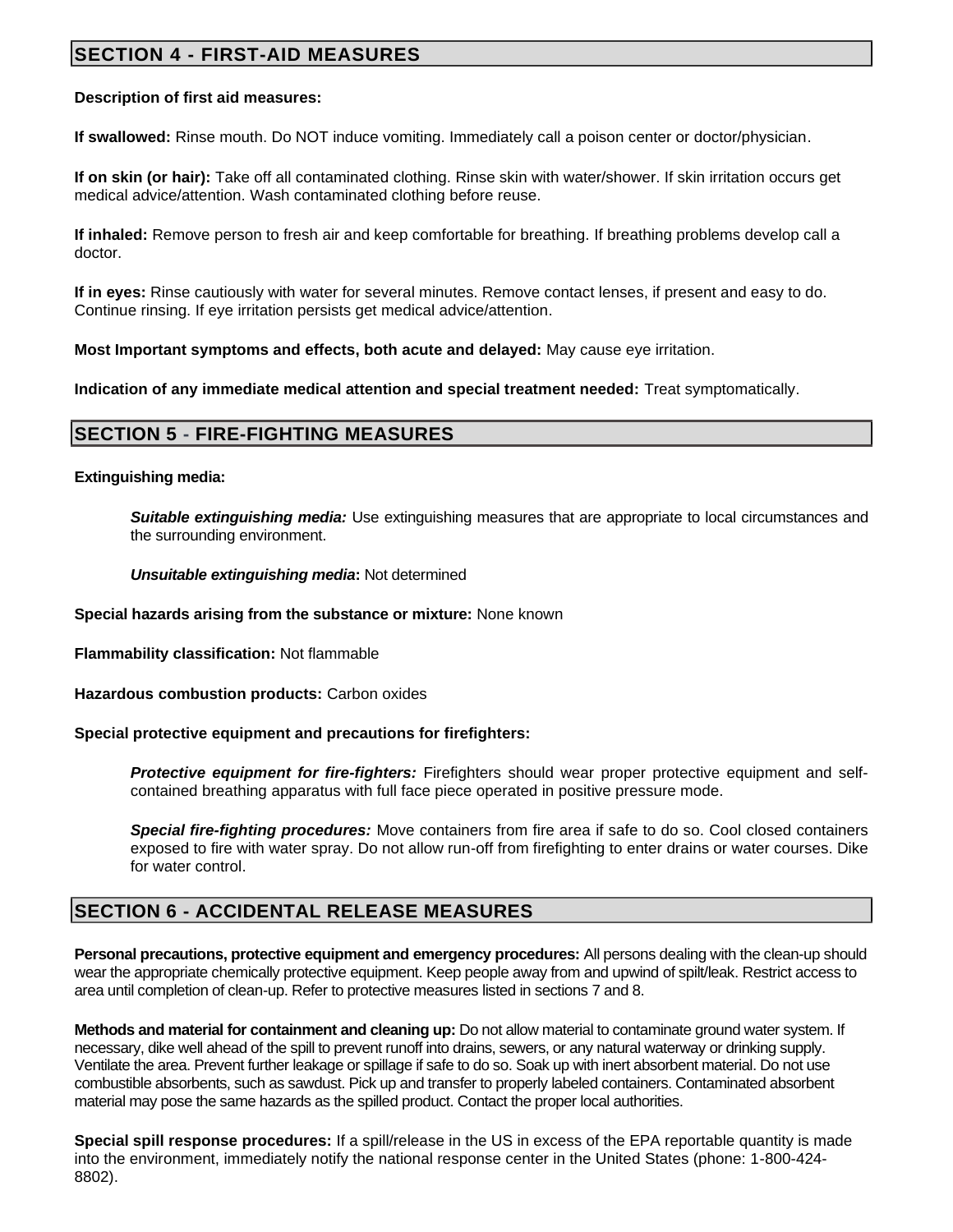# **SECTION 7 - HANDLING AND STORAGE**

**Precautions for safe handling:** Handle in accordance with good industrial hygiene and safety practice. Use protective equipment recommended in section 8. Avoid contact with eye. Do not breathe dust/fume/gas/mist/vapors/spray. Wash face, hands, and any exposed skin after handling.

**Conditions for safe storage:** Keep container tightly closed and store in a cool, dry and well-ventilated place. Keep out of reach of children.

**Incompatible materials:** Acids, Ammonia. Do not mix with other chemicals or cleaners

# **SECTION 8 – EXPOSURE CONTROLS AND PERSONAL PROTECTION**

#### **Exposure controls:**

#### **Control parameters**

**Exposure Guidelines** This product does not contain any ingredients with occupational exposure limits that are at concentrations below their cut-off values/concentrations and that contribute to the hazard classification of the product

#### **Appropriate engineering controls**

| <b>Engineering Measures</b> | Showers                    |
|-----------------------------|----------------------------|
|                             | Eyewash stations           |
|                             | <b>Ventilation systems</b> |

#### **Individual protection measures, such as personal protective equipment**

| <b>Eye/Face Protection</b>      | No special protective equipment required.                                                                                                  |  |  |  |  |
|---------------------------------|--------------------------------------------------------------------------------------------------------------------------------------------|--|--|--|--|
| <b>Skin and Body Protection</b> | No special protective equipment required.                                                                                                  |  |  |  |  |
| <b>Respiratory Protection</b>   | No protective equipment is needed under normal use conditions. If irritation is<br>experienced, ventilation and evacuation may be required |  |  |  |  |
| <b>Hygiene Measures</b>         | Handle in accordance with good industrial hygiene and safety practices.                                                                    |  |  |  |  |

## **SECTION 9 - PHYSICAL AND CHEMICAL PROPERTIES**

**Appearance:** Clear, Straw Colored Liquid

**Odor:** Bleach

**Odor threshold:** No applicable information available

**pH:** 8.5-9.5

**Melting/Freezing point:** No applicable information available

**Initial boiling point and boiling range:** No applicable information available

**Flash point:** None to boiling

**Flashpoint (Method):** No applicable information available

**Evaporation rate (BuAe = 1):** Similar to water

**Flammability (solid, gas):** Not flammable

**Lower flammable limit (% by vol.):** Not Flammable

**Upper flammable limit (% by vol.):** Not Flammable

**Vapor pressure:** No applicable information available

**Vapor density:** No applicable information available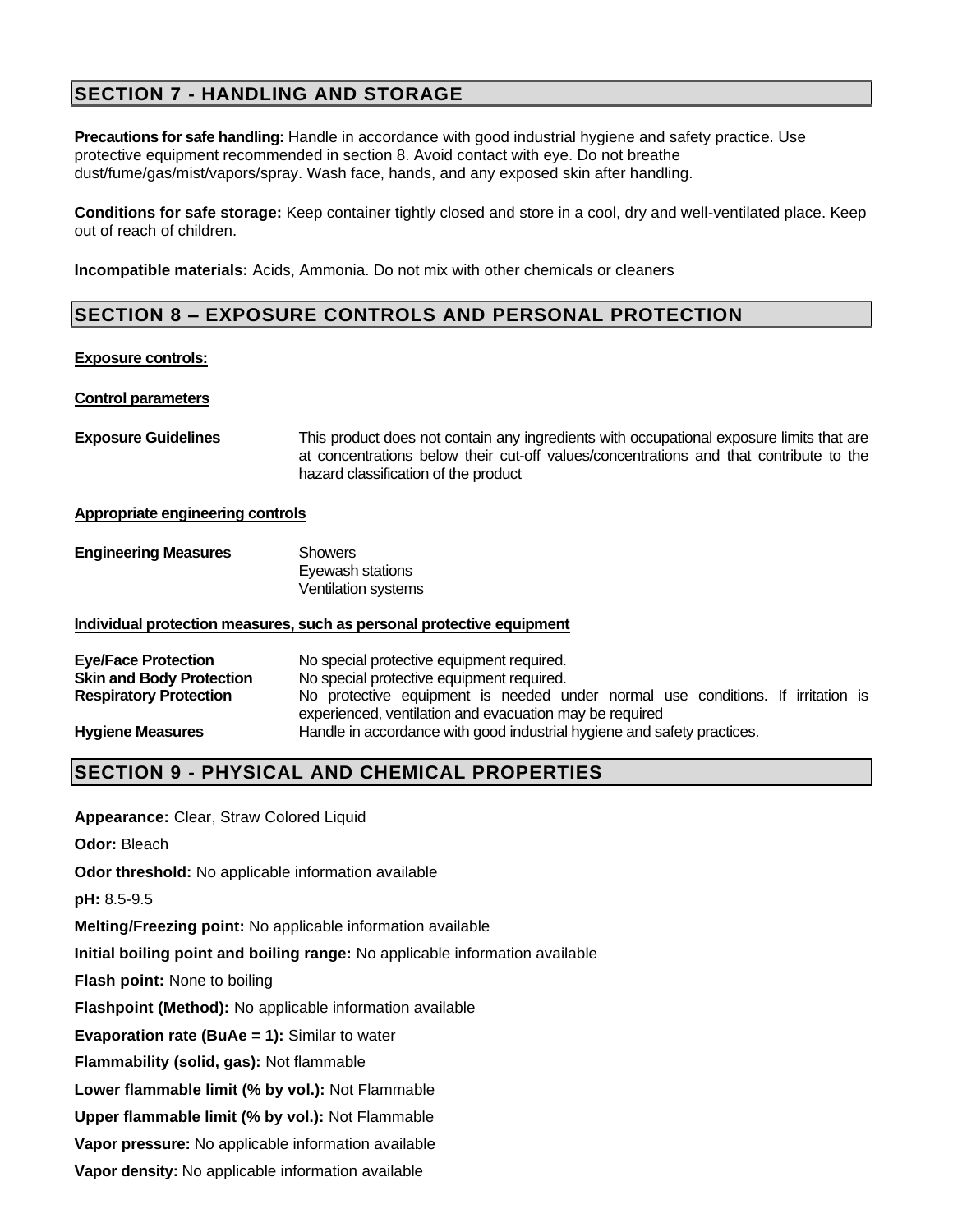**Relative density:** ~1.0

**Solubility in water:** Soluble

**Other solubility(ies):** No applicable information available

**Partition coefficient:** No applicable information available

**Auto ignition temperature:** No applicable information available

**Decomposition temperature:** No applicable information available

**Viscosity:** Similar to water

**Volatile organic Compounds (%VOC's):** None

**Other physical/chemical comments:** No applicable information available

# **SECTION 10 - STABILITY AND REACTIVITY**

#### **Reactivity**

Reacts with ammonia or acids such as vinegar, rust removers, or toilet bowl cleaners to produce hazardous gases, such as chlorine and other chlorinated compounds.

#### **Chemical stability**

Stable under recommended storage conditions.

#### **Possibility of hazardous reactions**

None under normal processing conditions.

#### **Conditions to avoid**

None known based on information supplied.

#### **Incompatible materials**

Ammonia or acids such as vinegar, rust removers, or toilet bowl cleaners.

#### **Hazardous decomposition products**

None known based on information supplied.

# **SECTION 11 - TOXICOLOGICAL INFORMATION**

## **Information on likely routes of exposure**

#### **Product Information**

**Inhalation** Exposure to vapor or mist may irritate respiratory tract.

**Eye Contact** May cause irritation.

**Skin Contact** May cause slight irritation.

**Ingestion** Ingestion may cause slight irritation to mucous membranes and gastrointestinal tract.

#### **Component Information**

| <b>Chemical name</b> | CAS#      | $LD_{50}$   | $LD_{50}$        | $\mathsf{LC}_{50}$ |
|----------------------|-----------|-------------|------------------|--------------------|
|                      |           | (Oral. rat) | (Dermal. Rabbit) | (4hr, Inhal., rat) |
| Sodium Hypochlorite  | 7681-52-9 | 8200 mg/kg  | >10000 mg/kg     |                    |

#### **Information on toxicological effect**

**Symptoms** Liquid may cause redness and tearing of eyes.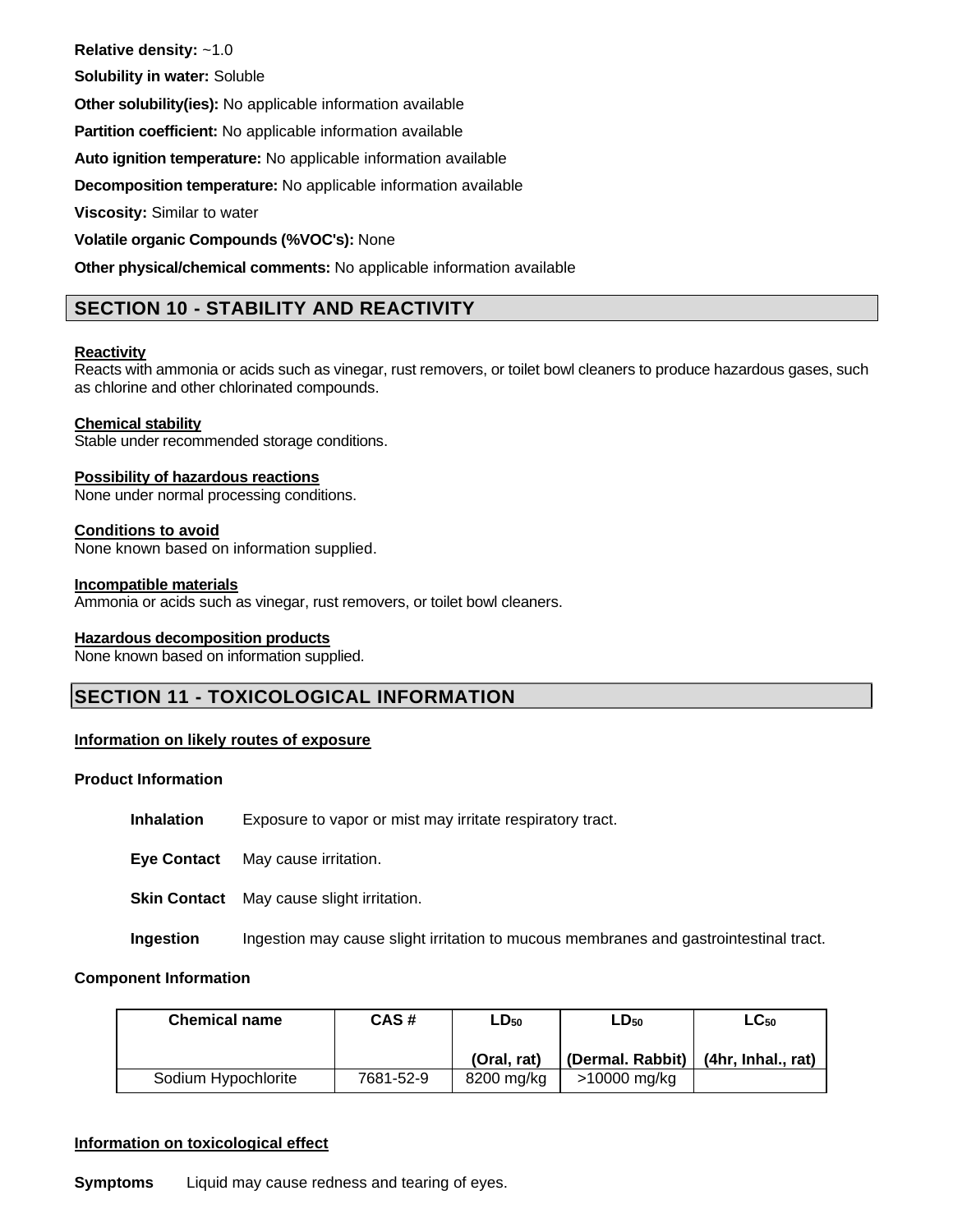#### **Delayed and immediate effects as well as chronic effects from short and long-term exposure**

**Sensitization to material:** No information available

**Mutagenicity:** No information available

**Carcinogenicity:** The below table indicates whether each agency has listed any ingredient as a carcinogen.

| <b>Chemical name</b>                                                                                                                                                                                                                   |  | <b>ACGIH</b>                                                                                                     | <b>IARC</b> | <b>NTP</b> | <b>OSHA</b> |
|----------------------------------------------------------------------------------------------------------------------------------------------------------------------------------------------------------------------------------------|--|------------------------------------------------------------------------------------------------------------------|-------------|------------|-------------|
| Sodium Hypochlorite<br>7681-52-9                                                                                                                                                                                                       |  |                                                                                                                  | Group 3     |            |             |
|                                                                                                                                                                                                                                        |  | IARC (International Agency for Research on Cancer)<br>Group 3 – Not Classifiable as to Carcinogenicity in Humans |             |            |             |
| <b>Reproductive Toxicity</b>                                                                                                                                                                                                           |  | No information available                                                                                         |             |            |             |
| <b>STOT - single exposure</b>                                                                                                                                                                                                          |  | No information available                                                                                         |             |            |             |
| No information available<br><b>STOT – repeated exposure</b><br><b>Chronic Toxicity</b><br>No known effect based on information supplied.<br><b>Target Organ Effects</b><br>Respiratory system, eyes, skin, gastrointestinal tract (GI) |  |                                                                                                                  |             |            |             |
| <b>Aspiration Hazard</b>                                                                                                                                                                                                               |  | No information available                                                                                         |             |            |             |

#### **Numerical measures of toxicity – Product Information**

**The following values are calculated based on chapter 3.1 of the GHS document** No information available

# **SECTION 12 - ECOLOGICAL INFORMATION**

**Ecotoxicity:** No applicable information available.

**Persistence and degradability:** No applicable information available

**Bioaccumulation potential:** No applicable information available.

**Mobility in soil:** No applicable information available.

**Other Adverse Environmental effects:** No applicable information available.

# **SECTION 13 - DISPOSAL CONSIDERATIONS**

#### **Disposal methods**

Dispose of in accordance with all applicable federal, state, and local regulations.

## **Contaminated Packaging**

Do not reuse empty containers. Dispose of in accordance with all applicable federal, state, and local regulations.

# **SECTION 14 - TRANSPORTATION INFORMATION**

## **US 49 CFR/DOT information:**

*UN No.:* Not Regulated *UN Proper Shipping Name:* Not Regulated *Transport Hazard Class(es):* Not Regulated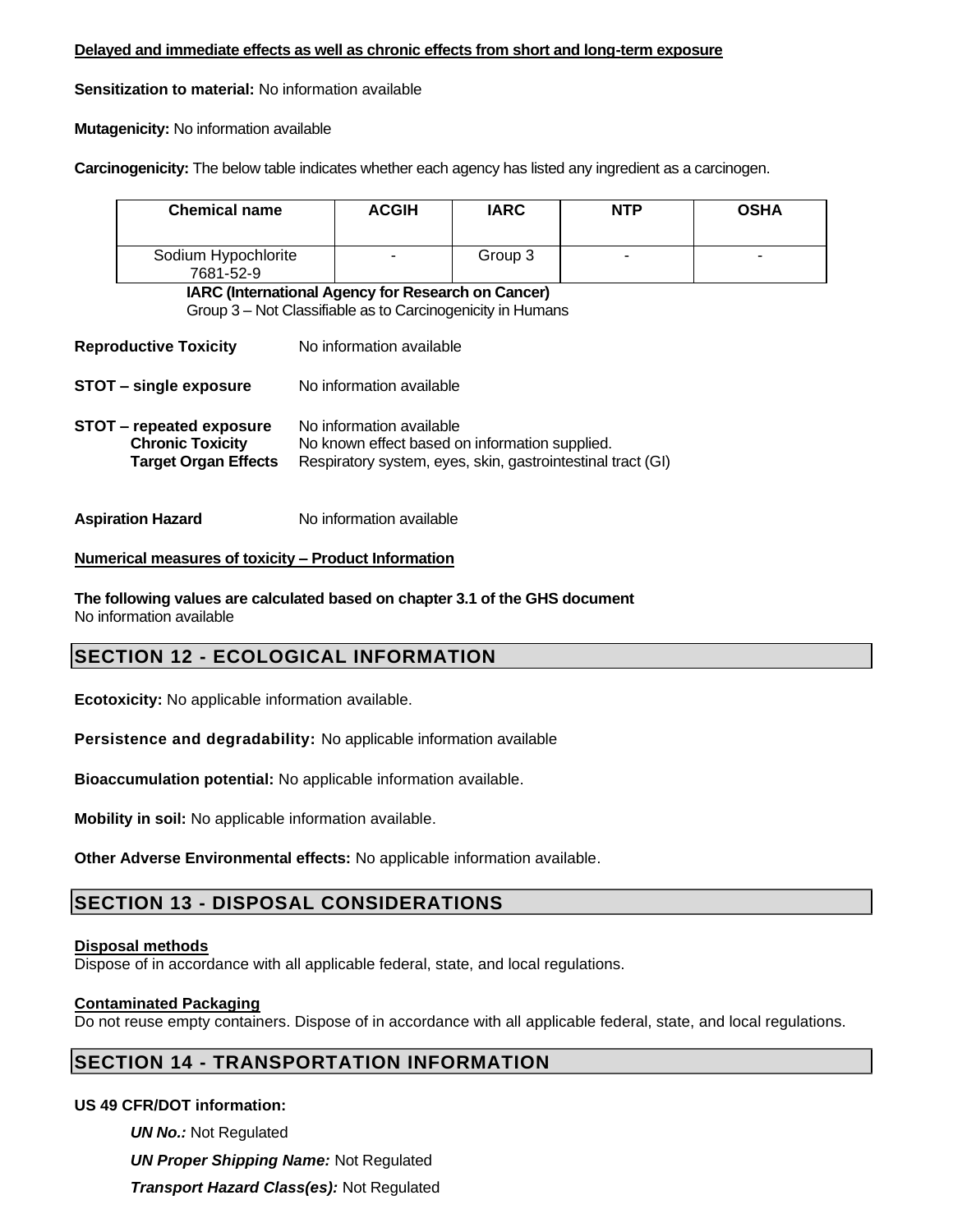# **SECTION 15 - REGULATORY INFORMATION**

#### **Chemical Inventories**

**TSCA** All components of his product are either on the TSCA 8(b) Inventory or otherwise exempt from listing

**DSL/NDSL** All components are on the DSL or NDSL.

**TSCA –** United States Toxic Substances Control Act Section 8(b) Inventory **DSL/NDSL –** Canadian Domestic Substance List/Non-Domestic Substance List

#### **U.S. Federal Regulations**

**SARA 313** Section 313 of Title III of the Superfund Amendments and Reauthorization Act of 1986 (SARA). This product does not contain any chemicals which are subject to the reporting requirements of the Act and Title 40 of the Code of Federal Regulations, Part 372

#### **SARA 311/312 Hazard Categories**

| <b>Acute Health Hazard</b>               | Nο |
|------------------------------------------|----|
| <b>Chronic Health Hazard</b>             | Nο |
| Fire Hazard                              | Nο |
| <b>Sudden Release of Pressure Hazard</b> | Nο |
| <b>Reactivity Hazard</b>                 | Nο |

#### **CWA (Clean Water Act)**

This product contains the following substances which are regulated pollutants pursuant to the Clean Water Act (40 CFR 122.21 and 40 CFR 122.42)

| <b>Chemical name</b>             | $CWA -$<br>Reportable<br><b>Quantities</b> | <b>CWA-Toxic</b><br><b>Pollutants</b> | <b>CWA - Priority</b><br><b>Pollutants</b> | $CWA -$<br><b>Hazardous</b><br><b>Substances</b> |
|----------------------------------|--------------------------------------------|---------------------------------------|--------------------------------------------|--------------------------------------------------|
| Sodium Hypochlorite<br>7681-52-9 | 100 <sub>1b</sub>                          |                                       |                                            |                                                  |
| Sodium Hydroxide<br>1310-73-2    | 1000 $lb$                                  |                                       |                                            |                                                  |

## **CERCLA**

This material, as supplied, contains one or more substances regulated as a hazardous substance under the Comprehensive Environmental Response Compensation and Liability Act (CERCLA) (40 CFR 302)

| <b>Chemical name</b> | <b>Hazardous</b><br><b>Substances</b><br><b>RQ's</b> | <b>Extremely</b><br><b>Hazardous</b><br><b>Substances</b><br><b>RQs</b> | <b>RQ</b>           |
|----------------------|------------------------------------------------------|-------------------------------------------------------------------------|---------------------|
| Sodium Hypochlorite  | 100 <sub>lb</sub>                                    |                                                                         | RQ 100 lb final RQ  |
| 7681-52-9            |                                                      |                                                                         | RQ 45.4 kg final RQ |
| Sodium Hydroxide     | 1000 lb                                              |                                                                         | RQ 1000 lb final RQ |
| 1310-73-2            |                                                      |                                                                         | RQ 454 kg final RQ  |

## **EPA Statement**

This chemical is a pesticide product registered by the Environmental Protection Agency and is subject to certain labeling requirements under federal pesticide law. These requirements differ from the classification criteria and hazard information required for safety data sheets and for workplace labels of non-pesticide chemicals. Following is the hazard information as required on the pesticide label: